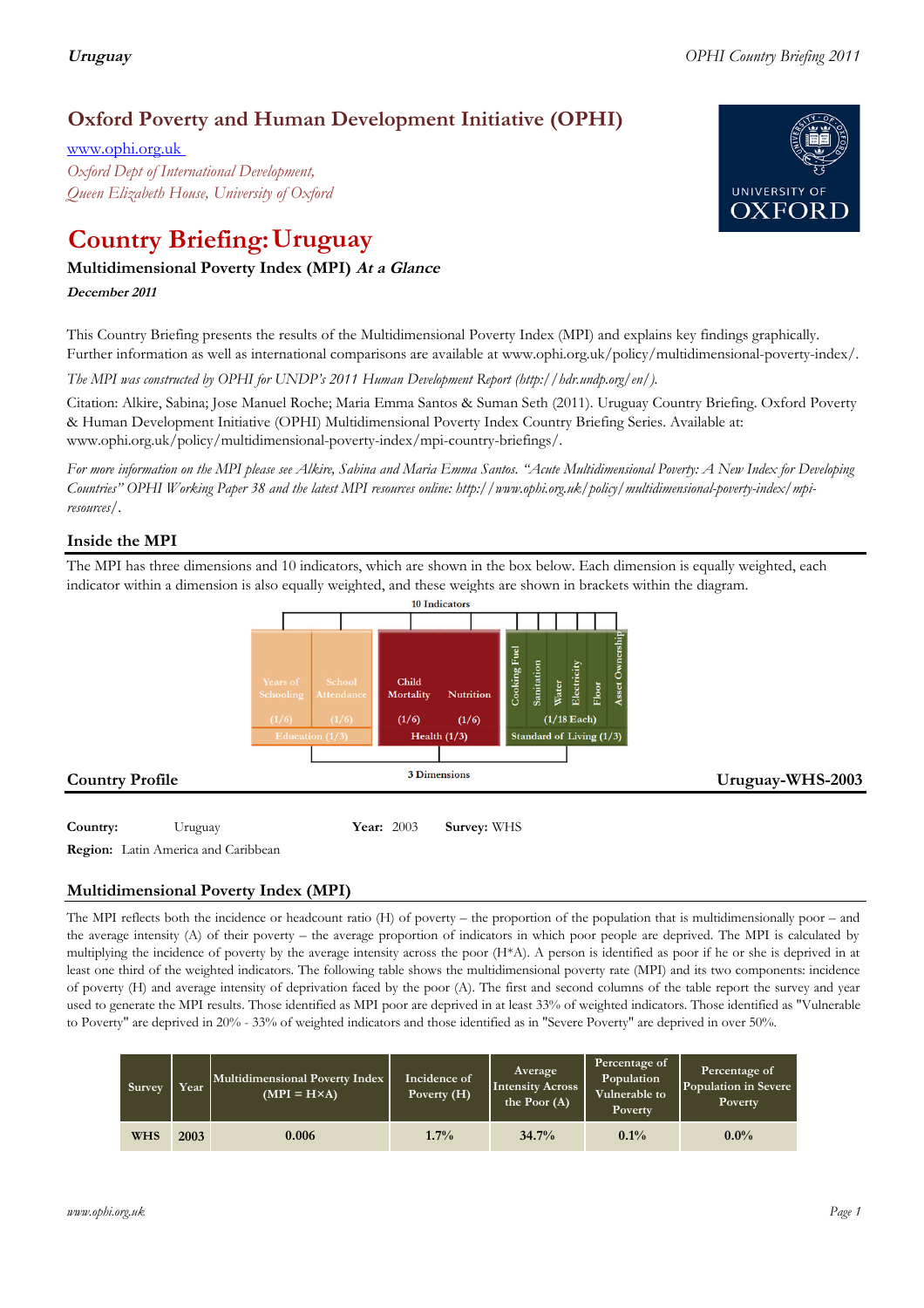# **Comparing the MPI with Other Poverty Measures**

Column chart A compares the poverty rate using the MPI with three other commonly used poverty measures. The height of the first column denotes the percentage of people who are MPI poor (also called the incidence or headcount ratio). The second and third columns denote the percentages of people who are poor according to the \$1.25 a day income poverty line and \$2.00 a day line, respectively. The final column denotes the percentage of people who are poor according to the national income poverty line. The table on the right-hand side reports various descriptive statistics for the country. The statistics shaded in khaki/olive are taken from the year closest to the year of the survey used to calculate the MPI. The year is provided below each column in chart A.



|                 |                         | Summary                                                                                                                                                    |          |  |  |
|-----------------|-------------------------|------------------------------------------------------------------------------------------------------------------------------------------------------------|----------|--|--|
| erty Measures   |                         | 0.006<br>Multidimensional Poverty Index                                                                                                                    |          |  |  |
|                 |                         | Percentage of MPI Poor (H)                                                                                                                                 | 1.7%     |  |  |
|                 | 34.4%                   | Average Intensity of Deprivation (A)                                                                                                                       | 34.7%    |  |  |
|                 |                         |                                                                                                                                                            |          |  |  |
|                 |                         | Percentage of Income Poor (\$1.25 a day) <sup><math>\ddagger</math></sup>                                                                                  | $0.0\%$  |  |  |
|                 |                         | Percentage of Income Poor (\$2.00 a day) <sup><math>\bar{x}</math></sup>                                                                                   | $4.2\%$  |  |  |
|                 |                         | Percentage of Poor (National Poverty Line) <sup>#</sup>                                                                                                    | $34.4\%$ |  |  |
| 4.2%            |                         |                                                                                                                                                            |          |  |  |
|                 |                         | Human Development Index 2011*                                                                                                                              | 0.783    |  |  |
| US\$2 a day     | <b>National Poverty</b> | $HDI$ rank*                                                                                                                                                |          |  |  |
| 2003            | Line<br>2006            | $HDI category*$                                                                                                                                            | High     |  |  |
| <b>⁄Ieasure</b> |                         | $\pm$ The World Bank (2011). "World Development Indicators." Washington, DC.<br>* UNDP (2011). "Human Development Report", Statistical Table 1 . New York. |          |  |  |

te: For population figures and numbers of MPI poor people, consult the tables on OPHI's te: http://www.ophi.org.uk/policy/multidimensional-poverty-index/

## **Comparing the MPI with Other Poverty Measures**

Column chart B shows the percentage of people who are MPI poor (also called the incidence or headcount) in the 109 developing countries analysed. The column denoting this country is dark, with other countries shown in light grey. The dark dots denote the percentage of people who are income poor according to the \$1.25 a day poverty line in each country. The graph above tells you the year this data comes from. Dots are only shown where the income data available is within three years of the MPI survey year.



**B. Headcounts of MPI Poor and \$1.25/day Poor**



*www.ophi.org.uk Page 2*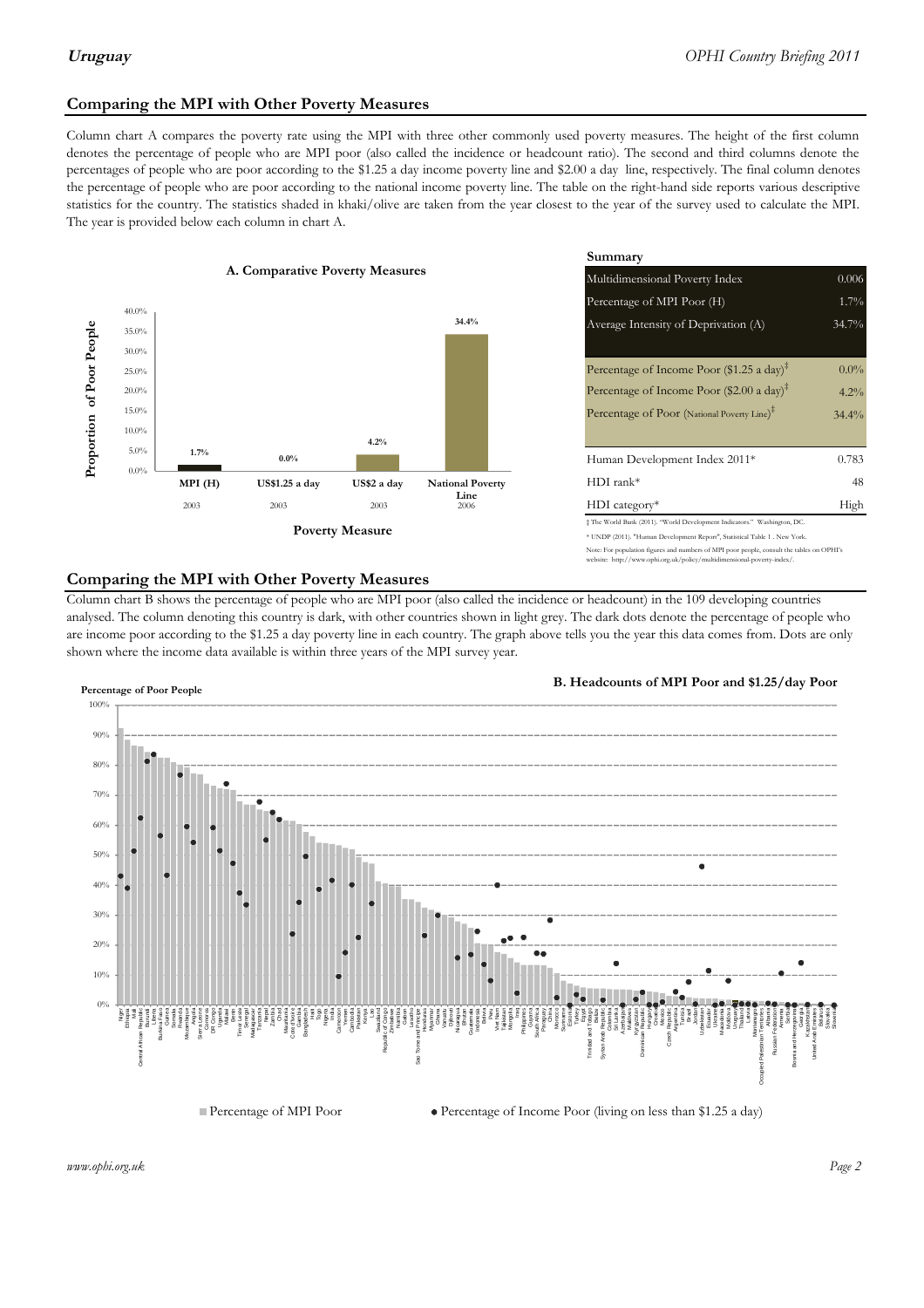## **Incidence of Deprivation in Each of the MPI Indicators**

The MPI uses 10 indicators to measure poverty in three dimensions: education, health and living standards. The bar chart to the left reports the proportion of the population that is poor and deprived in each indicator. We do not include the deprivation of non-poor people. The spider diagram to the right compares the proportions of the population that are poor and deprived across different indicators. At the same time it compares the performance of rural areas and urban areas with that of the national aggregate. Patterns of deprivation may differ in rural and urban areas.



### **Composition of the MPI**

The MPI can be broken down to see directly how much each indicator contributes to multidimensional poverty. The following figure shows the composition of the MPI using a pie chart. Each piece of the pie represents the percentage contribution of each indicator to the overall MPI of the country. The larger the slice of the pie chart, the bigger the weighted contribution of the indicator to overall poverty.